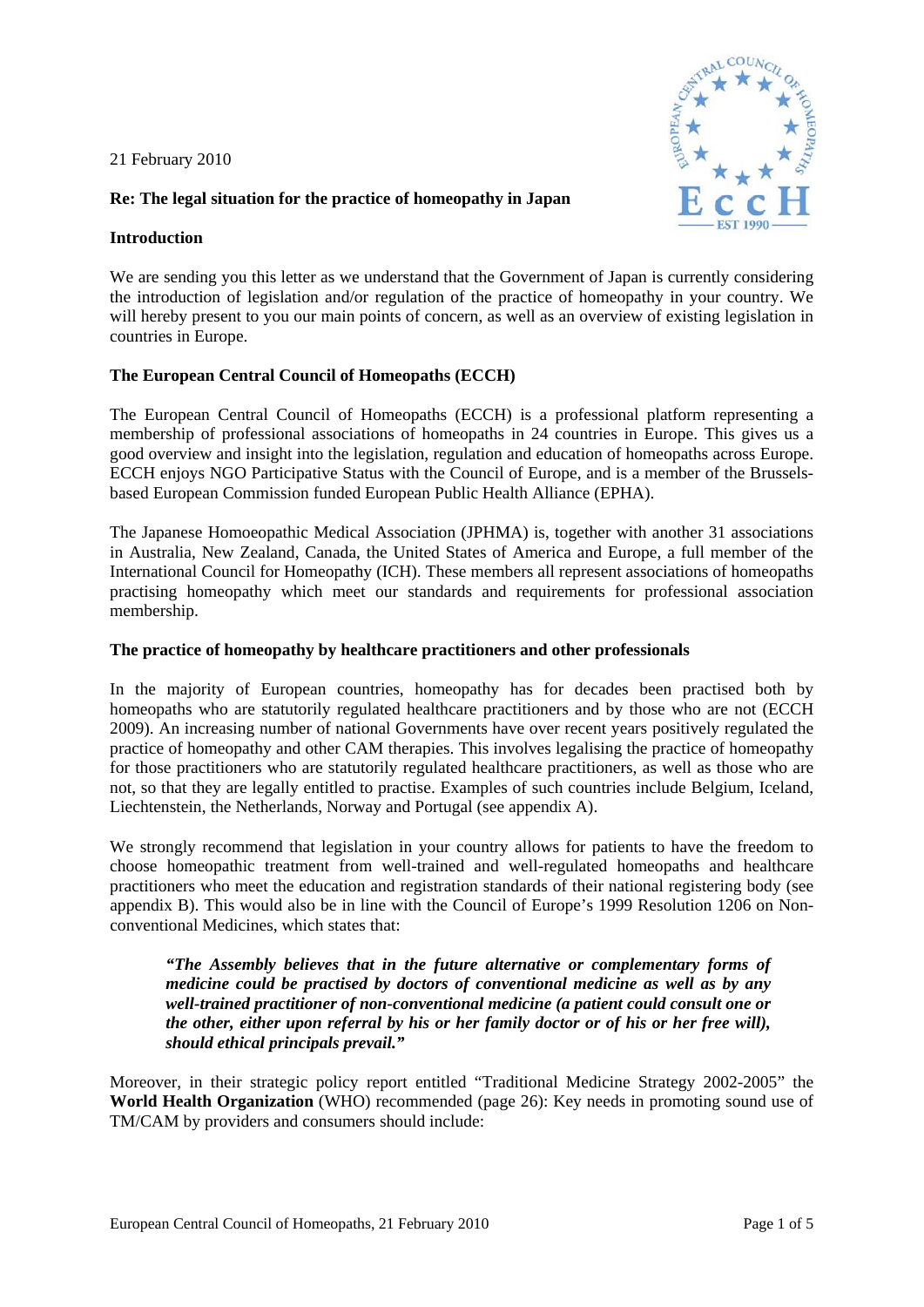At national level:

- Training guidelines for most commonly used TM/CAM therapies
- Strengthened and increased organisation of TM/CAM providers
- Strengthened cooperation between TM/CAM medicine providers and allopathic medicine practitioners
- Reliable information for consumers on proper use of TM/ CAM therapies and products

We would like to point out here that the WHO did not recommend that all TM/CAM should be practised by medical doctors. Moreover, the Japanese Homeopathic Medical Association (JPHMA) has already for several years introduced training guidelines for the education of homeopaths as well as a number of other measures to ensure the effective and safe treatment of their patients.

## **The safety of homeopathy**

The safety of the practice of homeopathy has been considered by a number of researchers. The European Central Council of Homeopaths (ECCH) has developed a report which summarises the findings, which include:

- Homeopathic medicinal products are safe to use as they are highly diluted and therefore can not cause any toxicologically harmful effects on human beings
- Research evidence on reported adverse events and adverse drug reactions also show that homeopathic medicinal products are safe to use
- Cases of unethical practice or malpractice by practitioners are extremely rare

In your efforts to introduce regulation of CAM practitioners we would like to point out that it is an understood principle that homeopathy practitioners do not carry out medical diagnosis (see appendix B). Homeopaths rely on each patient they treat having access to the services of a qualified medical doctor for this purpose and for conventional treatment when it is needed. Homeopaths are trained to know when it is necessary to refer patients to medical doctors. The full ECCH safety report may be found and downloaded at [www.homeopathy-ecch.eu](http://www.homeopathy-ecch.eu/)

## **Involve the JPHMA in your national consultation process**

We would strongly encourage the Japanese Government to involve the Japanese Homeopathic Medical Association (JPHMA) in its process of considering the establishment of legislation and regulation of the practice of homeopathy in Japan, as they have introduced high quality standards for the practice of homeopathy, and as they have also gained membership of the International Council for Homeopathy (ICH).

For further information we would like to refer you to attachments A and B.

We would be happy to provide you with any further necessary information.

Yours sincerely

Inder

**Stephen Gordon Petter Viksveen ECCH General Secretary ECCH Chairman** 

European Central Council of Homeopaths School House, Market Place, Kenninghall, NR16 2AH Norfolk, United Kingdom Tel/fax: + 44 1953 888 163 Website: [www.homeopathy-ecch.eu](http://www.homeopathy-ecch.eu/) E-mail: ecch@gn.apc.org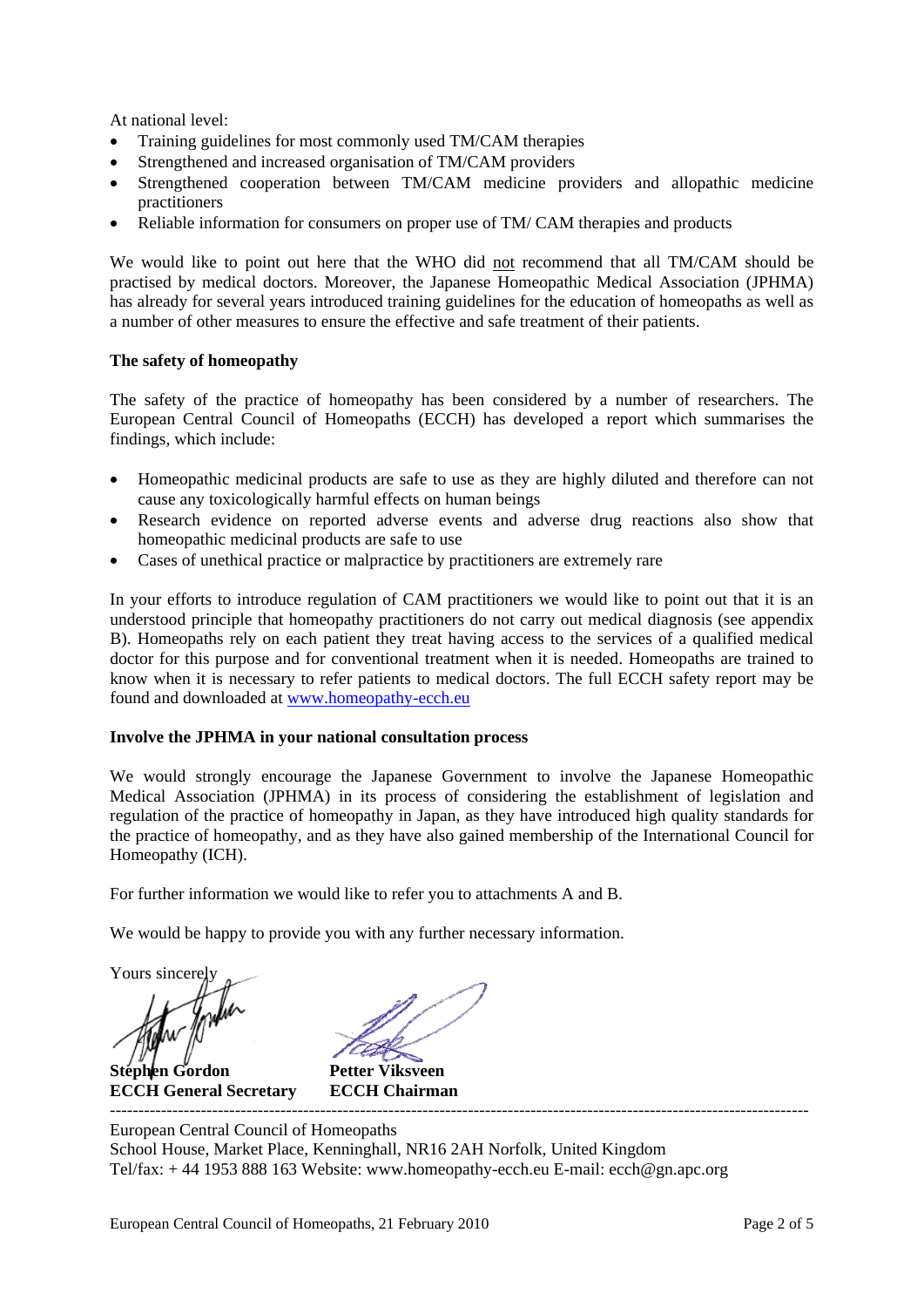# **Appendix A**

## **European and national legislation and regulation**

### 1. **The Council of Europe's CAM Resolution**

In 1999 the Council of Europe published an important position paper on CAM. Reference: A European Approach to Non-conventional Medicines Resolution 1206 1999. The resolutions state that:

"The Assembly believes that the best guarantee for patients lies in a properly trained profession, which is aware of its limitations, has a system of ethics and self-regulation and is also subject to outside control. It would be unrealistic to wish to prevent the emergence of new professions in the health sector. The regulations that currently exist in certain European countries on the practice of one or other form of non-conventional medicine open the way for progress. The Assembly calls on the member states to model their approach on their neighbours' experiments and, whenever possible, to co-ordinate their position with regard to these medicines."

"The Assembly believes that in the future alternative or complementary forms of medicine could be practised by doctors of conventional medicine as well as by any well-trained practitioner of nonconventional medicine (a patient could consult one or the other, either upon referral by his or her family doctor or of his or her free will), should ethical principals prevail."

### 2. **Homeopaths in Germany have been recognised since 1939**

In Germany practitioners of homeopathy who are not medical doctors have been regulated by the Government since 1939 through the provisions of the Heilpraktikergesetz law. Reference: Gesetz uber die berufsmäßige Ausübung der Heilkunde ohne Bestallung (Heilpraktikergesetz) vom 17.02.1939 (RGBL. I S.251), geändert durch Art. 53 des EGStGB vom 02.03.1974 (BGB1. I S.469).

## 3. **Almost 20 years of positive regulation of homeopathy in the Netherlands**

In 1993 the Dutch Government changed its laws to permit the practice of CAM by practitioners who are not doctors where this had previously been illegal. Homeopathy can be practised both by homeopaths and medical doctors. Reference: Beroepen in de Individuele Gezondheidszorg.

#### 4. **Homeopathy legalised in Belgium since 2000**

In 2000 the Belgian Government changed its laws to recognise the practice of homeopathy, acupuncture, osteopathy and chiropractic where this had previously been illegal. Homeopathy can be practised both by homeopaths and medical doctors. Committees are in the process of being established in order to register and regulate practitioners of these therapies. The Liga Homeopathica Classica (LHC), the Belgian homeopathic ECCH/ICH member association, was officially recognised by the Belgian Ministry of Health in 2002 and the right of homeopaths who are members of the LHC was confirmed in a Royal decision published in February 2007.

## 5. **Homeopathy legalised in Portugal in 2003**

In 2003 the Portuguese Parliament introduced a new law that recognises the practice of homeopathy and five other CAM therapies. Homeopathy can be practised both by homeopaths and medical doctors. The new law enshrines the right of Portuguese citizens to freely choose the particular therapy they wish while also setting out the basis for the regulation of the practitioners who may practise these therapies as independent health care professionals. References: Project of law Nº 263/IX for framing the base pf the Non-Conventional Medicines. Project of law Nº 27/IX Legal procedures of the Non-Conventional Therapies. Law 24/2003, Decree 28/2006.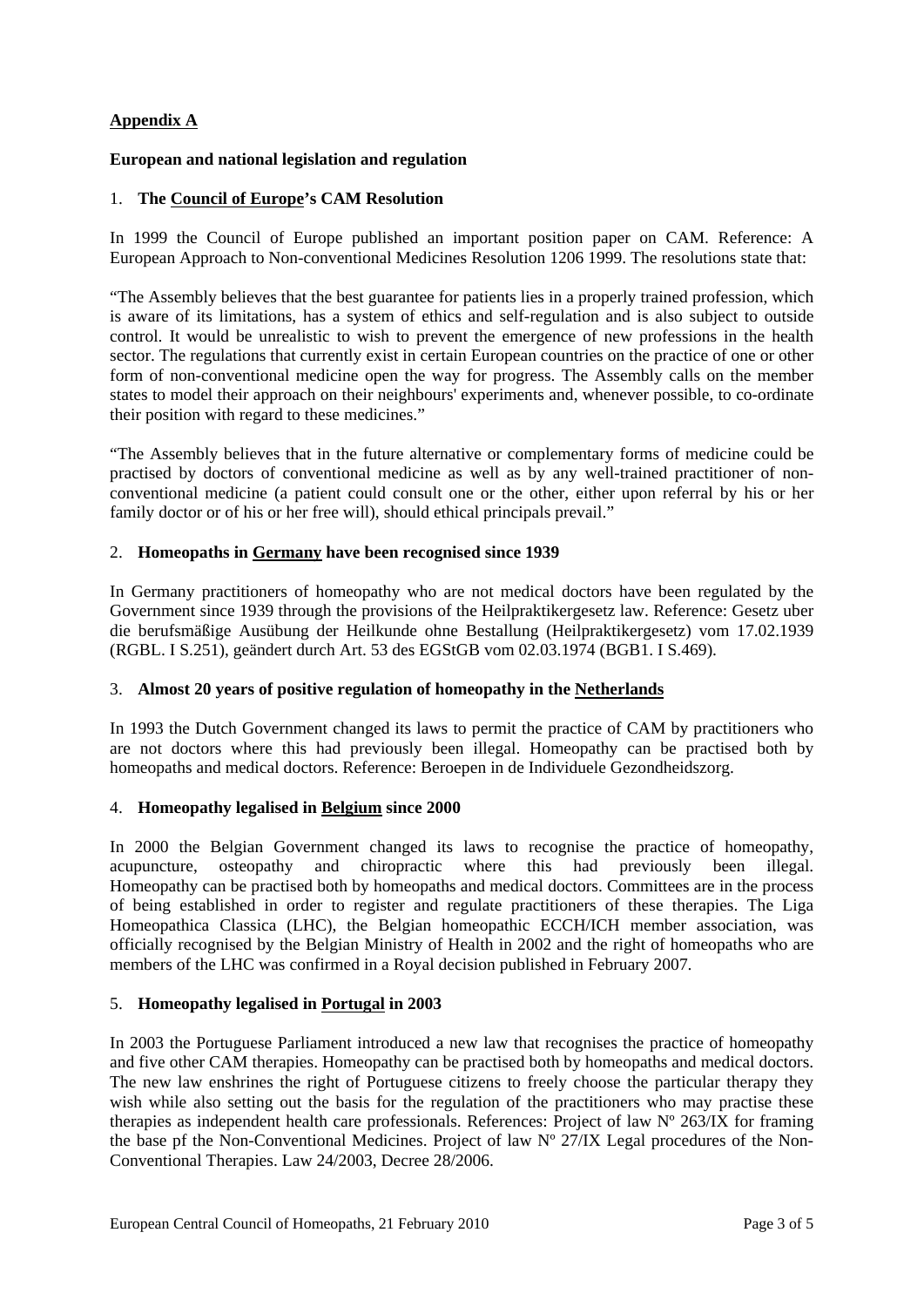## 6. **CAM law and public register in Norway from 2004**

A new law was put into action from 1 January 2004 which clearly permits the practice of alternative therapies by someone who is not a statutorily regulated healthcare practitioner. An official register for practitioners of alternative medicine was established on 1 June 2004. The register is voluntary and the professions are self-regulated. Homeopathy can be practised both by homeopaths and healthcare practitioners. References: Lov om alternativ behandling av sykdom mv. Register for alternative behandlere at [www.brreg.no](http://www.brreg.no/). The Government in **Iceland** in 2005 introduced regulatory legislation practically identical to the Norwegian law.

# 7. **CAM register in Denmark from 2004**

An official register for practitioners of alternative medicine was established on 1 June 2004. The register is voluntary and the professions are self-regulated. Minimum requirements for medical training have been set. Homeopathy can be practised both by homeopaths and medical doctors. Reference: B 47 (som vedtaget): Forslag til folketingsbeslutning om en registreringsordning for alternative behandlere. Vedtaget af Folketinget ved 2. (sidste) behandling den 10. april 2003 at http://www.ft.dk/Samling/20021/ beslutningsforslag\_oversigtsformat/B47.htm).

### 8. **United Kingdom Government and House of Lords agree homeopathy can be practised by both homeopaths and medical doctors**

The United Kingdom Government has recommended acupuncturists and herbal medicine practitioners to achieve statutory self-regulation for their professions, and homeopaths were recommended to seriously consider achieving statutory self-regulation in the future. The Government's recommendations support the UK House of Lords Science and Technology Committee report that was published in 2000. Homeopathy can be practised both by homeopaths and medical doctors.

In the UK House of Lords Science and Technology Committee report on CAM it made recommendations for investment in research into CAM, the improved education and regulation of CAM practitioners, greater awareness amongst doctors of CAM, the inclusion of well proved and well-regulated CAM practices in the National Health Service. References: House of Lords, Science and Technology – Sixth Report, November 2000.

## 9. **Irish Government introduces positive regulation of homeopaths**

The Irish Government is in the process of positively regulating the homeopathy profession and the ECCH/ICH Irish association has a seat on the formal advisory committee. References: Report on the Regulation of Practitioners of Complementary and Alternative Medicine in Ireland, Health Services Development Unit, 2002; Report of the National Working Group on the Regulation of Complementary Therapists to the Minister for Health and Children, December 2005.

## 10. **Homeopathy is being practised by homeopaths in most EU Member States**

In most EU Member States homeopathy and other CAM therapies are legally practised by practitioners who are not statutorily regulated healthcare practitioners. In France, one of the few countries where such practice has until now been banned, the Government has recently moved to positively regulate osteopaths and chiropractors where previously such practitioners practised illegally.